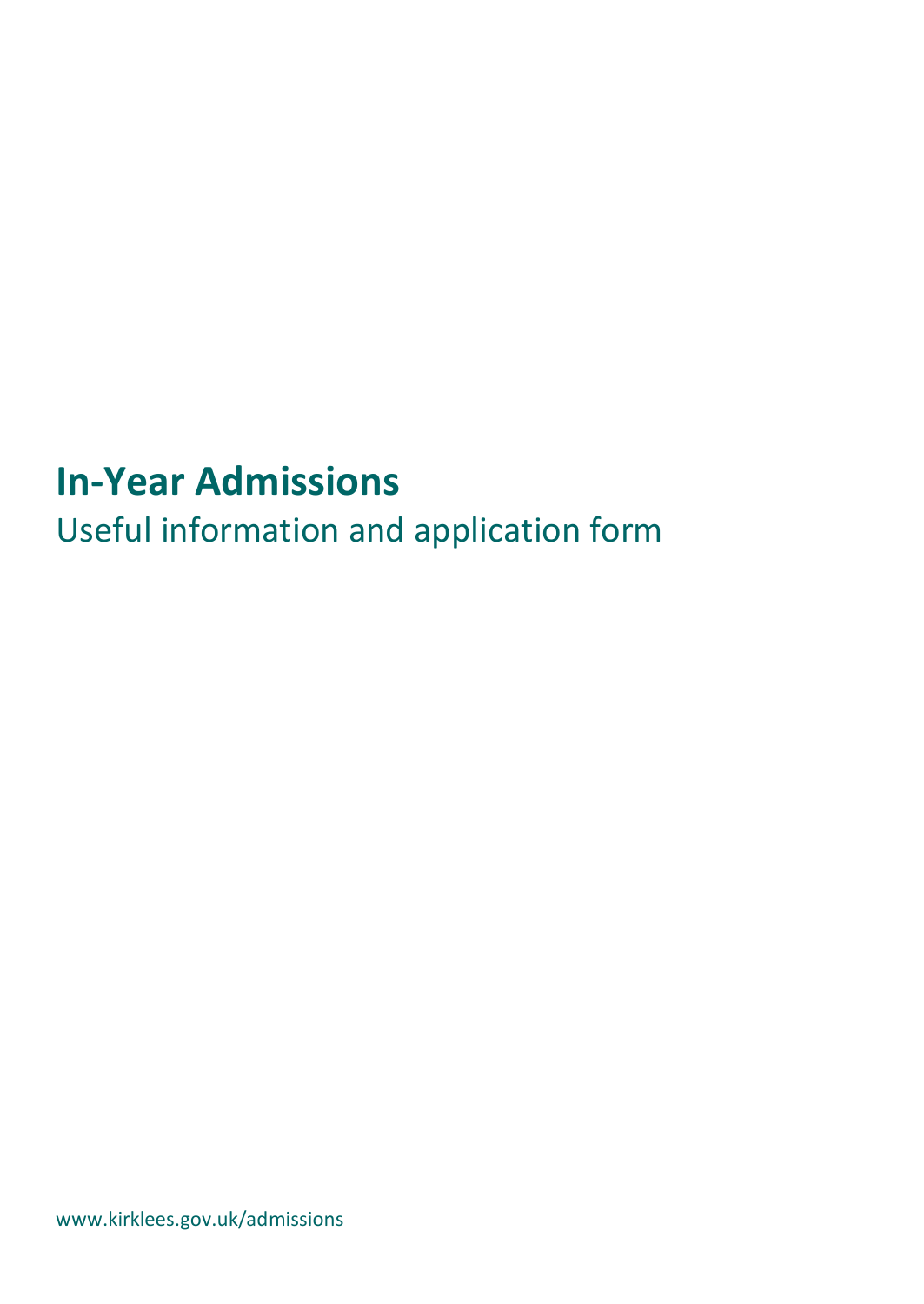*If you areapplyingforan in-yearadmissionthisleaflettellsyou howto fill in the applicationformandwhatwillhappen next. Read through thisleafletin full before you startto fill in the form.*

# Changing schools

#### **What is an in-year admission?**

An in-year admission is when a child already attends a school but wants to transfer to another school outside of the usual transfer time, for example because the child is moving to a new address. These transfers take place during the school year, which is why they are called in-year admissions. There are two different types of in-year admission:

- □ Parents or carers who are moving/have moved house and wish to move to a school closer to their newhome.
- □ Parents or carers who are not moving house, or whose change of address is not a significant one (a significant house move is defined as over 2 miles for Key Stage 1 or 3 miles for Key Stage 2 and above), but would like their child to change school.

#### **Making an application if you have moved**

If you have moved house and do not have a school place for your child, or if your child cannot continue to attend their current school because it is too far from your new home, you will need to complete the In-Year Common Application Form (ICAF).

## **Makinganapplicationifyouhavenotmoved,or yourmoveisnota significantone**

If you are not moving house, or you have not moved very far but want to change your child's school for personal reasons you should discuss this in the first instance with the head teacher of your child's present school. This may resolve any issues that may have made you think about changing your child's school. If after speaking with the head teacher of your child's present school, you still want to transfer your child to another school, you should complete the In-Year Common Application Form (ICAF).

If your child has an Education, Health and Care Plan (in accordance with the Children and Families Act 2014) **pleasedonot**completetheICAF.Pleasecontact your child's SEN caseworker to discuss a change of school.

#### **The ICAF**

The ICAF (In-Year Common Application Form) is used by parents/carers to apply for their child to change school during the school year.

You may apply at any time during the school year, but no earlier than one school term in advance of when the school place is required. A child *usually* starts at a new school at the beginning of a term unless their home address has changed significantly or they are new to Kirklees. *Please indicate on the form if this is the case.*

You can apply for any school(s) in Kirklees on the Kirklees ICAF but not private fee paying schools.

If you wish to make an application to more than one school, you will need to complete a separate ICAF for each application.

If you want to apply for a school/academy in another local authority, you will need to fill in that authority's ICAF. Contact details of neighbouring authorities can be found on the Kirklees Council website at [www.kirklees.gov.uk/admissions](http://www.kirklees.gov.uk/admissions)

This leaflet will tell you what you need to do to make an application. If you need any further advice or help in completing the ICAF, please contact the school/ academydirectly or Kirklees Pupil Admissions, whose contact details can be found at the end of this leaflet.

Please be aware that if the school/academy receives your application during the school holidays, they may not be able to consider your application until the start of the new school term.

You should return the completed ICAF directly to the school/academy that you name in Section 7 of that form. If your preference is for a Kirklees community or voluntary controlled school, the school will forward details of your request to Kirklees Pupil Admissions to process.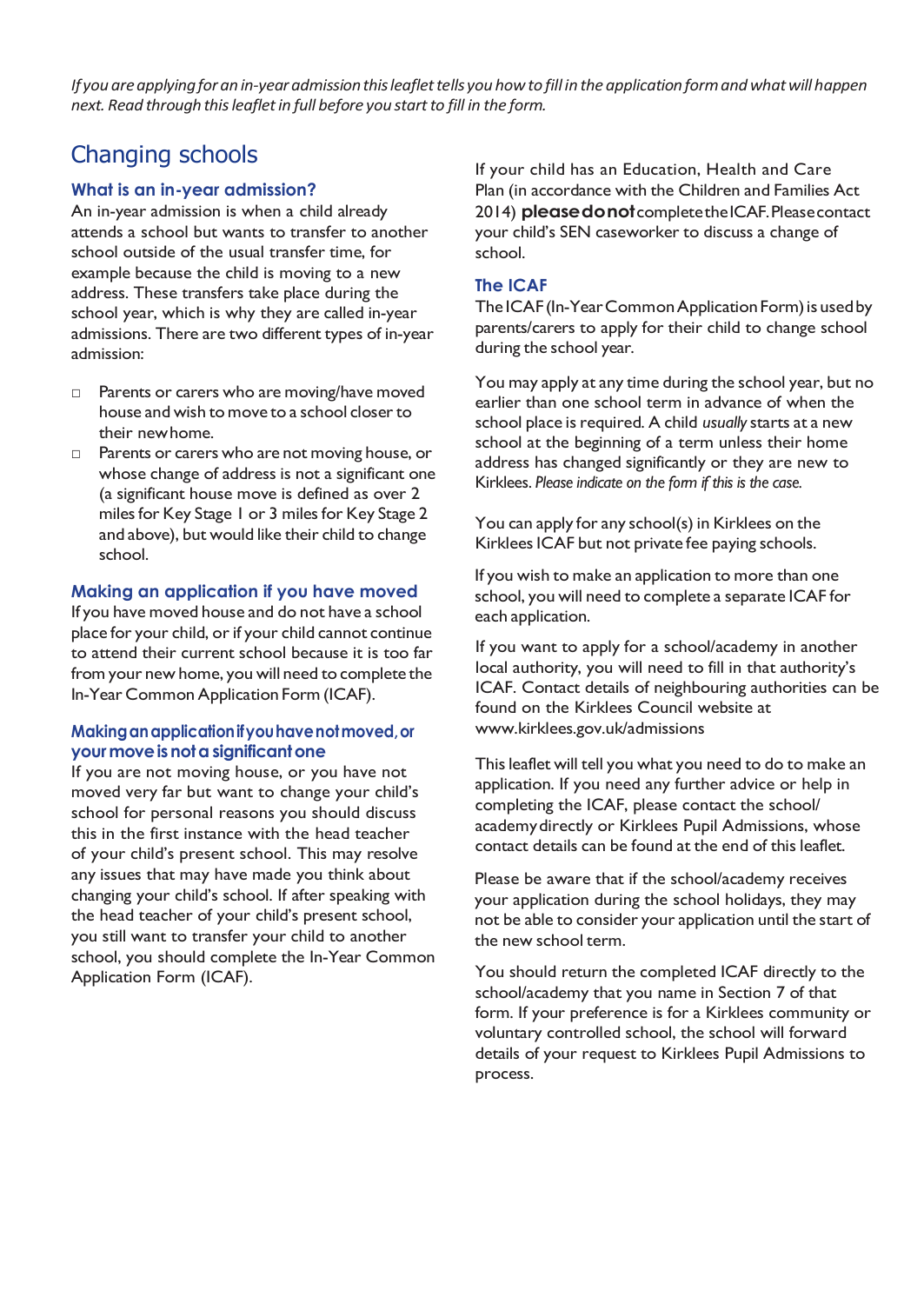# **Completing the ICAF**

Please refer to these notes when completing the ICAF.

#### **Section 1:**

□ Please tick the box confirming your child does not have an Education, Health and Care Plan

### **Section 2: Child's details**

- □ Please complete your child's personal details making sure you use your child's **full legal name** as shown on their birth certificate.
- □ Please make sure that you use your child's current **permanent address**

#### **Section 3: Your details**

□ Please complete your personal details, giving at least one contact telephone number in case there are any questions we need to ask you about your application.

#### **Section 4: Sibling details**

□ Please give details of your child's sibling(s) if they are attending the same school/academy that you want to apply for.

#### **Section 5: Moving house**

- □ You only need to fill in this section if you are moving house. Please give your new address and your moving date.
- □ Please note that, before an admission authority can use your new address for admissions purposes, they will need proof that your house move is permanent and not easily reversible. The minimum they can accept is proof that you have relinquished all ties with your current addressand are contractually bound to your new property.

## **Section 6: Additional information**

- □ If your child is in public care (a looked after child) or has previously been in public care (a previously looked after child) or was in state care outside of England and ceased to be in state care as a result of being adopted (an internationally adopted previously looked after child), please make sure that you show this on the form as this is important information in considering your application as laid out in the admissions policies of all schools.
- □ If you are making a previously looked after child claim you will also need to complete the online previously looked after child supplementary information form (PLACSIF) which can be found on the Kirklees website at [www.kirklees.gov.](http://www.kirklees.gov/)uk/ admissions.

#### **Section 7: Your school preference**

- □ Give the name of the Kirklees school/academy that you want your child to transfer to.
- □ Remember you can name any school or academy in Kirklees but not private fee paying schools.
- □ If you would like to apply for more than one school you will need to complete a separate form for each Kirklees school/academy you want your child to transfer<sub>to.</sub>

For applications to Church of England or Catholic voluntary aided schools you will need to complete the relevant Supplementary Information Form (SIF) if required. A list of the schools for which you should complete a SIF can be found on page 5 of this leaflet. SIFs for Kirklees schools can be found on the Kirklees website at [www.kirklees.gov.](http://www.kirklees.gov/)uk/ admissions. You need to return the completed SIF to the school along with your completed ICAF.

#### **Section 8: Your child's current (or last) school**

- □ Please give details of the school your childis currently attending.
- □ If your child is not currently attending school, please give details of their last school and the date they lastattended.

#### **Additional space for further notes**

- □ You may want to add reasons why you would like your child to attend the school. If you state any medical or social reasons the admissions policyfor the school may not allow them to take into account your reasons, however, if you want to appeal for a place at a school it may help your case to have mentioned reasons for your preference on your ICAF.
- □ Please attach any evidence of your reasons securely to the form. Don't forget to keep a copy of the evidence for yourself.

#### **Section 9: Declaration**

□ Please sign and date the form to confirm that you have parental responsibility for the child and theinformationyou have provided on the ICAF is correct.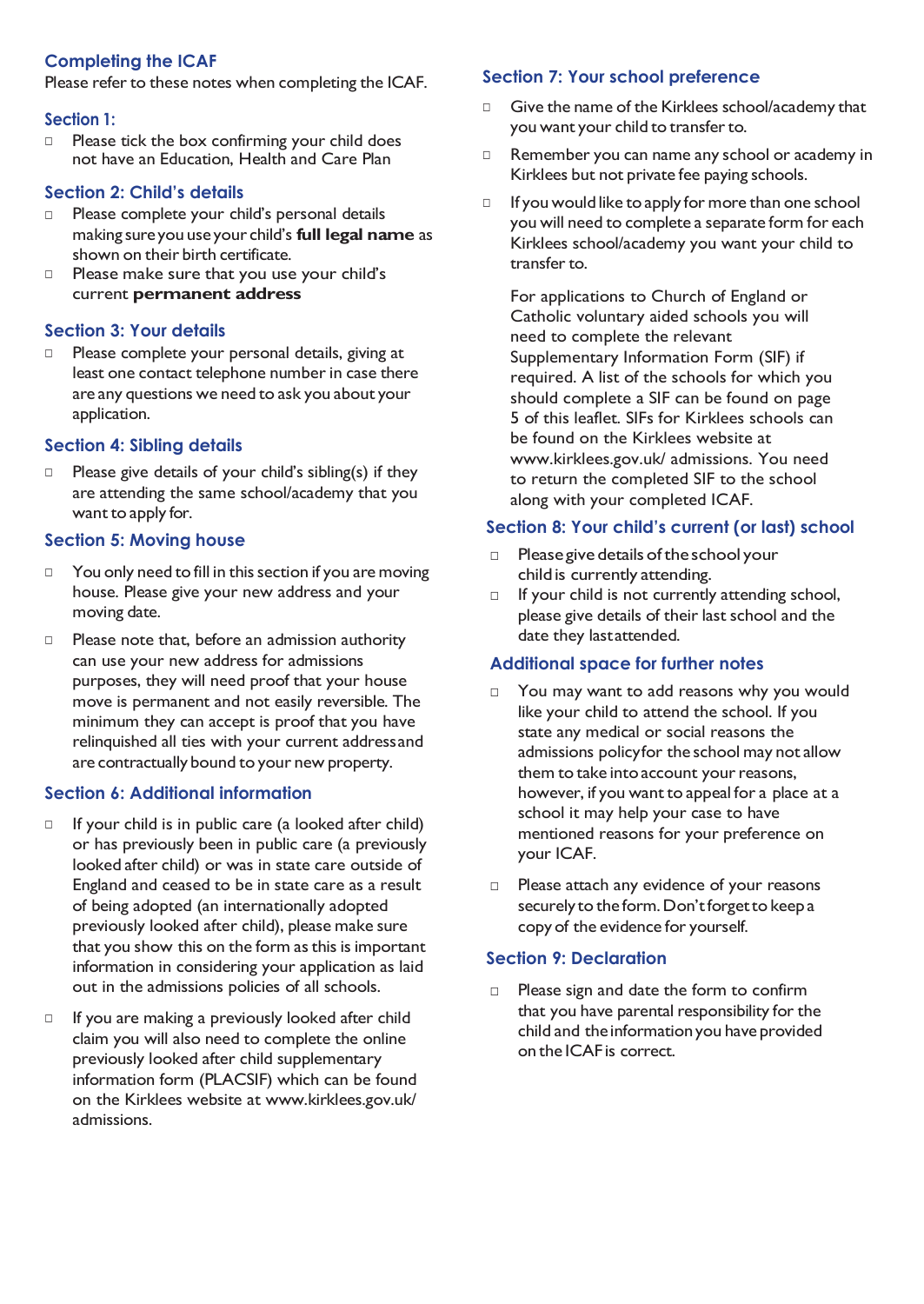## **What happens after you submit the ICAF?**

The admission authority for the school/academy will aim to send you, within 10 school days, but **must**  withing 15 school days of the application being received, a decision letter to offer or refuse a place at the school/academy.

## **What happens if my child is offered a place?**

If your child is offered a place the offer letter will give a date when your child can start at their new school. This will normally be the first day of the next school term where no significant house move has taken place. Where a child has moved, the offer letter should specify a start date no later than 10 school days from the date of the offer letter. Where possible, every effort should be made for your child to continue to attend their existing school until the transfer has takenplace.

#### **Whathappensifmychildisnotofferedaplace?**

If your child is not offered a place the only reason for this is because the year group has reached the Published Admission Number (PAN) for the first year of entry or the admission limit for all other year groups. This means that the year group is full and there are no places available. The only exception to this would be if you have applied to Heckmondwike Grammar School where places are offered to pupils who are identified by the results of an entrance examination. The letter which informs you that your child has not been offered a place **must** inform you of your right of appeal against the refusal of the place and the reasons for the refusal. Further information about appeals can be found on the Kirklees Council website at [www.kirklees.gov.uk/admissions](http://www.kirklees.gov.uk/admissions)

If your child has not been offered a place at 3 or more schools and does not have a school place they can continue to attend, Kirklees Pupil Admissions will allocate a place at the 'catchment' school if places are available or, if not, the next nearest school where places are available.

If you are not satisfied with the school allocated for your child you can contact Kirklees Pupil Admissions to get details of alternative Kirklees schools with vacancies.

Your child's name will be automatically placed on the waiting list for any Kirklees community or voluntary controlled school(s) where they have been refused a place. For academies, free schools, trust and voluntary aided schools your child's name will be placed on a waiting list for that school according to the admissions policy of that school.

You will also have the right to appeal to an independent panel to try and secure a place at your preferred school/academy in Kirklees.

We strongly advise against declining the school place offered without securing an alternative.

# SUMMARY

- The Kirklees ICAF must be completed to apply for schools and academies in Kirklees.
- □ You may apply at any time during the school year, but no earlier than one school term in advance of when the school place is required.
- □ You must use your child's current permanent address on the form.
- □ You can apply for any schools in Kirklees on the Kirklees ICAF (including academies, trust schools, free schools and Church of England and Catholic voluntary aided schools), but not private fee paying schools.
- □ A child will start at a new school at the beginning of a term unless their home address has changed significantly.

# SUPPLEMENTARY INFORMATION FORMS (SIFs)

The following Kirklees schools ask that parents complete the school's Supplementary Information Form (SIF) in addition to the ICAF:

- □ voluntary aided Catholic schools (these schools all have the word 'Catholic' in their name)
- □ voluntary aided Church of England schools (these schools all have the letters CE(VA) in their name)
- □ Heckmondwike GrammarSchool
- □ Batley Grammar School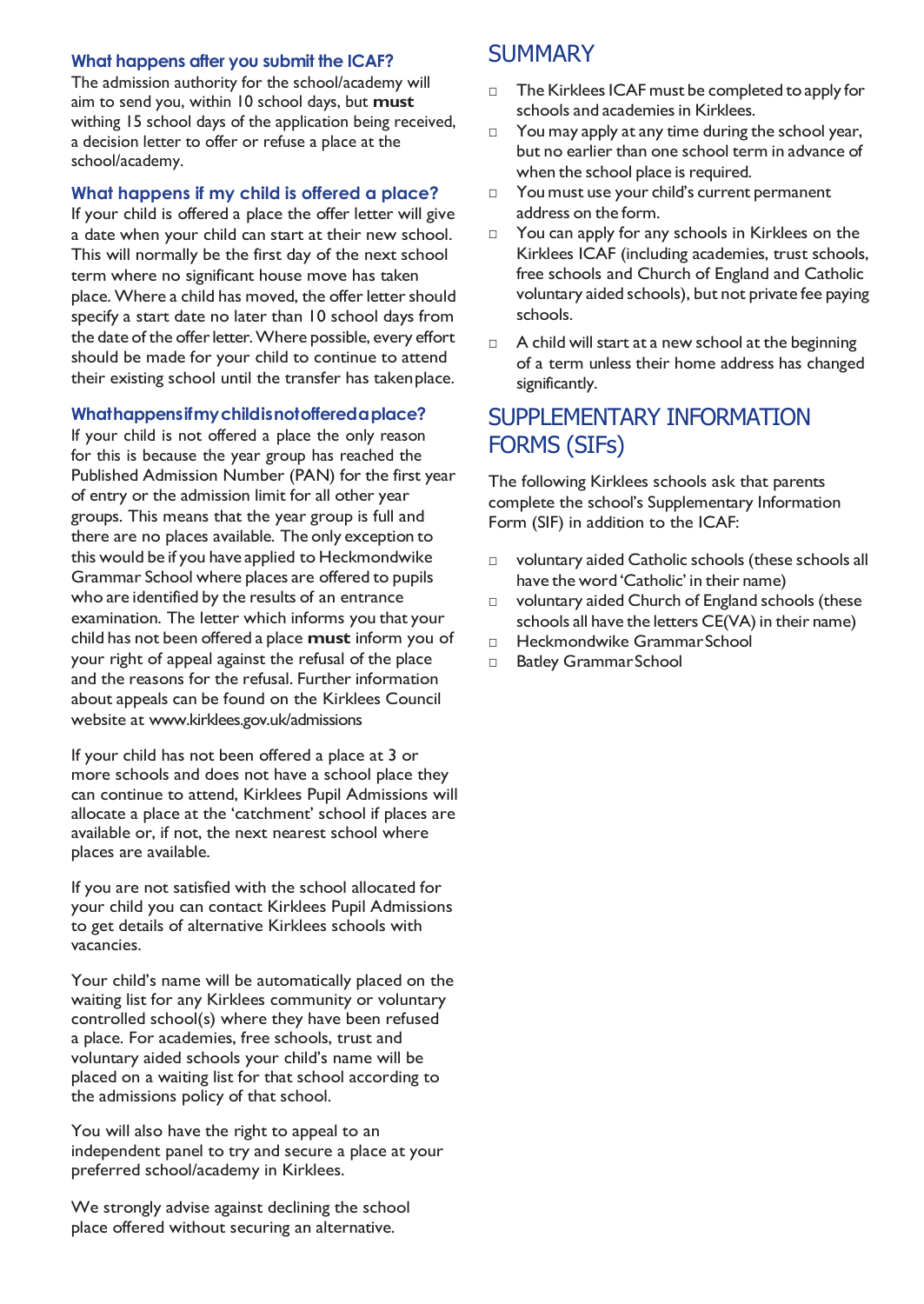# Contact information for Kirklees Pupil Admissions:

Visit our website [www.kirklees.gov.uk/admissions](http://www.kirklees.gov.uk/admissions) Telephone us on 01484 225007 Email us at [pupiladmissions@kirklees.gov.uk](mailto:pupiladmissions@kirklees.gov.uk)

**Further information about the application process, admission criteria for community and voluntary controlled schools,schooladmissionappeals,transport,freeschoolmealsandmanyothertopicscanbefoundonour website at[:www.kirklees.gov.uk/admissions](http://www.kirklees.gov.uk/admissions)**

**Ifyoucannotaccesstheinternetathome,itisavailabletouseinKirkleesLibrariesandInformationCentres and Kirklees Customer Service Centres. If you cannot access the internet and require more information, please contact PupilAdmissionsandwewillprint thisinformationforyoutocollectfromtheKirkleesCustomer Service Centre.**

**KirkleesCustomerServiceCentre(Huddersfield) KirkleesCustomerServiceCentre(Dewsbury)** CivicCentre3 The WalshBuilding Market Street Town Hall Way Huddersfield HD1 ITG Dewsbury WF12 8EE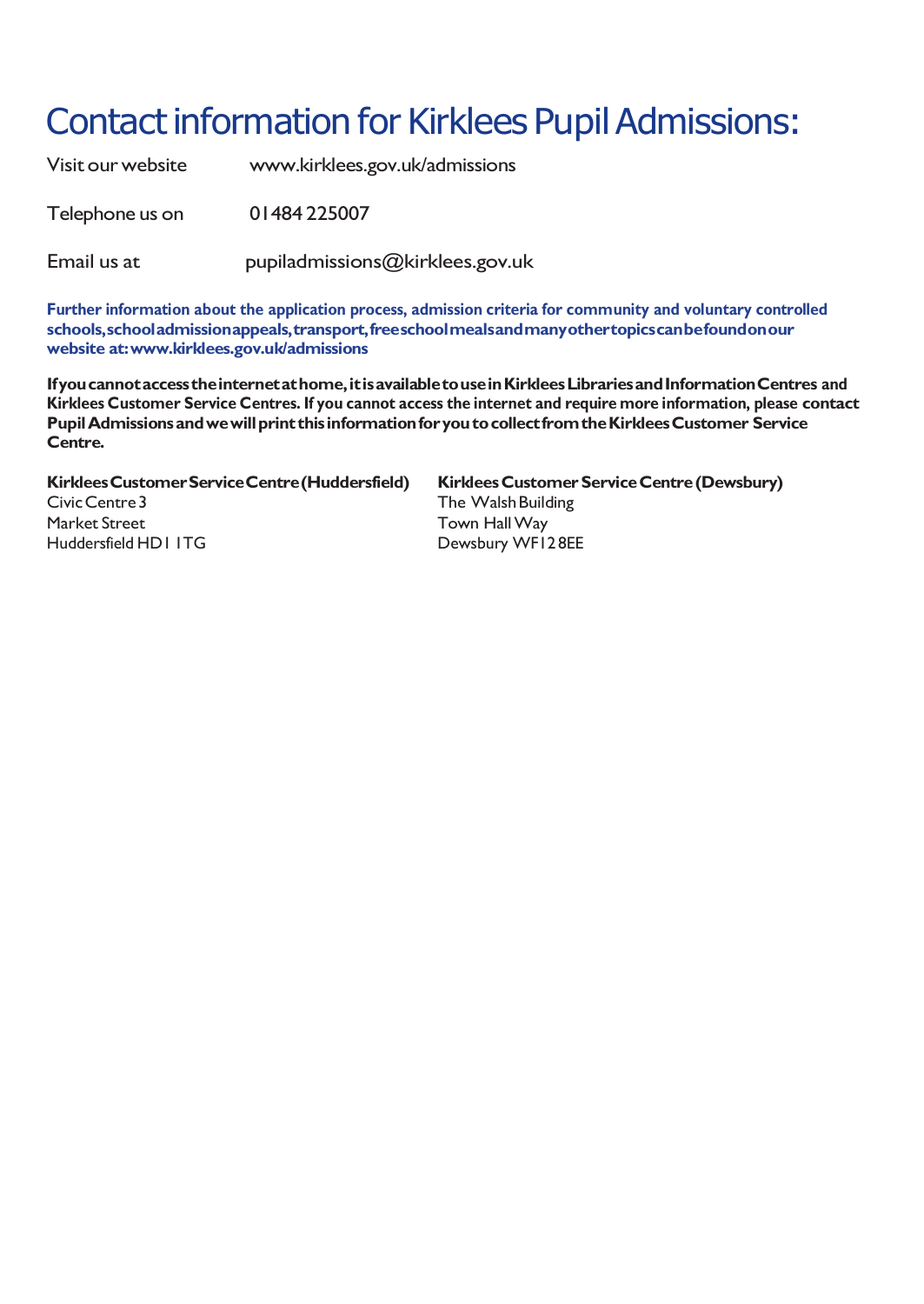# In-Year Common Application Form (ICAF)

- Before completing this form please read the leaflet 'In-Year Admissions'
- **This formisonly tobeused for applyingfor schools/academies inKirklees**
- Please complete **BOTH** sides of this form in BLOCK CAPITALS/BLACK INK and sign it on the back.
- **THEFORM SHOULD BERETURNED TOTHESCHOOLNAMED IN SECTION 7.**

# **Section1:DoesyourchildhaveanEducationHealthandCarePlan?**

**Yes** □ **No** □ If you answered yes **do not** continue to complete this form. Contact your child's SEN caseworker.

| <b>Section 2: Child's details</b>                                      |                                                                                                    |                                        |  |                                                                                    |                                                                                                      |                                                           |     |                        |                                                                                                                                                                                                                                                                                                   |  |  |  |  |
|------------------------------------------------------------------------|----------------------------------------------------------------------------------------------------|----------------------------------------|--|------------------------------------------------------------------------------------|------------------------------------------------------------------------------------------------------|-----------------------------------------------------------|-----|------------------------|---------------------------------------------------------------------------------------------------------------------------------------------------------------------------------------------------------------------------------------------------------------------------------------------------|--|--|--|--|
|                                                                        |                                                                                                    |                                        |  | Child's 'known as' last<br>(if applicable)<br>name                                 |                                                                                                      |                                                           |     |                        |                                                                                                                                                                                                                                                                                                   |  |  |  |  |
|                                                                        |                                                                                                    |                                        |  |                                                                                    |                                                                                                      |                                                           |     |                        |                                                                                                                                                                                                                                                                                                   |  |  |  |  |
| day                                                                    | month                                                                                              | year                                   |  | Child's sex<br>(please circle)                                                     |                                                                                                      |                                                           |     |                        |                                                                                                                                                                                                                                                                                                   |  |  |  |  |
|                                                                        |                                                                                                    |                                        |  |                                                                                    |                                                                                                      |                                                           |     |                        |                                                                                                                                                                                                                                                                                                   |  |  |  |  |
|                                                                        |                                                                                                    |                                        |  |                                                                                    |                                                                                                      |                                                           |     |                        |                                                                                                                                                                                                                                                                                                   |  |  |  |  |
|                                                                        |                                                                                                    |                                        |  |                                                                                    |                                                                                                      |                                                           |     |                        |                                                                                                                                                                                                                                                                                                   |  |  |  |  |
|                                                                        |                                                                                                    |                                        |  |                                                                                    |                                                                                                      |                                                           |     |                        |                                                                                                                                                                                                                                                                                                   |  |  |  |  |
|                                                                        |                                                                                                    |                                        |  |                                                                                    |                                                                                                      |                                                           |     |                        |                                                                                                                                                                                                                                                                                                   |  |  |  |  |
| Parent/carer last name                                                 |                                                                                                    |                                        |  |                                                                                    |                                                                                                      |                                                           |     |                        |                                                                                                                                                                                                                                                                                                   |  |  |  |  |
|                                                                        |                                                                                                    |                                        |  | Other                                                                              |                                                                                                      |                                                           |     |                        |                                                                                                                                                                                                                                                                                                   |  |  |  |  |
| Father<br>Mother<br>Carer                                              |                                                                                                    |                                        |  | (please specify)                                                                   |                                                                                                      |                                                           |     |                        |                                                                                                                                                                                                                                                                                                   |  |  |  |  |
| daytime                                                                |                                                                                                    |                                        |  |                                                                                    | mobile                                                                                               |                                                           |     |                        |                                                                                                                                                                                                                                                                                                   |  |  |  |  |
|                                                                        |                                                                                                    |                                        |  |                                                                                    |                                                                                                      |                                                           |     |                        |                                                                                                                                                                                                                                                                                                   |  |  |  |  |
|                                                                        |                                                                                                    |                                        |  |                                                                                    |                                                                                                      |                                                           |     |                        |                                                                                                                                                                                                                                                                                                   |  |  |  |  |
|                                                                        |                                                                                                    |                                        |  |                                                                                    |                                                                                                      |                                                           |     |                        |                                                                                                                                                                                                                                                                                                   |  |  |  |  |
| give details below. Please note that cousins do not count as siblings. |                                                                                                    |                                        |  |                                                                                    |                                                                                                      |                                                           |     |                        |                                                                                                                                                                                                                                                                                                   |  |  |  |  |
| Sibling's surname                                                      |                                                                                                    |                                        |  |                                                                                    |                                                                                                      |                                                           |     |                        |                                                                                                                                                                                                                                                                                                   |  |  |  |  |
|                                                                        |                                                                                                    |                                        |  |                                                                                    |                                                                                                      |                                                           |     |                        |                                                                                                                                                                                                                                                                                                   |  |  |  |  |
|                                                                        |                                                                                                    |                                        |  |                                                                                    |                                                                                                      |                                                           |     |                        |                                                                                                                                                                                                                                                                                                   |  |  |  |  |
|                                                                        |                                                                                                    |                                        |  |                                                                                    |                                                                                                      |                                                           |     |                        |                                                                                                                                                                                                                                                                                                   |  |  |  |  |
|                                                                        |                                                                                                    |                                        |  |                                                                                    |                                                                                                      |                                                           |     |                        |                                                                                                                                                                                                                                                                                                   |  |  |  |  |
|                                                                        |                                                                                                    |                                        |  |                                                                                    |                                                                                                      |                                                           |     |                        |                                                                                                                                                                                                                                                                                                   |  |  |  |  |
|                                                                        |                                                                                                    |                                        |  |                                                                                    |                                                                                                      |                                                           |     |                        |                                                                                                                                                                                                                                                                                                   |  |  |  |  |
|                                                                        |                                                                                                    |                                        |  |                                                                                    |                                                                                                      |                                                           |     |                        |                                                                                                                                                                                                                                                                                                   |  |  |  |  |
|                                                                        |                                                                                                    |                                        |  | Date                                                                               |                                                                                                      |                                                           |     |                        |                                                                                                                                                                                                                                                                                                   |  |  |  |  |
| <b>Section 6: Additional information</b>                               |                                                                                                    |                                        |  |                                                                                    |                                                                                                      |                                                           |     |                        |                                                                                                                                                                                                                                                                                                   |  |  |  |  |
|                                                                        |                                                                                                    |                                        |  |                                                                                    |                                                                                                      |                                                           |     |                        | Yes $\square$<br>No <sub>1</sub><br>Is your child in public care (a looked after child)?                                                                                                                                                                                                          |  |  |  |  |
|                                                                        |                                                                                                    |                                        |  |                                                                                    |                                                                                                      |                                                           |     |                        |                                                                                                                                                                                                                                                                                                   |  |  |  |  |
|                                                                        |                                                                                                    |                                        |  | Has your child previously been in public care (a previously looked after child) or |                                                                                                      |                                                           |     |                        |                                                                                                                                                                                                                                                                                                   |  |  |  |  |
|                                                                        | Child's legal last name<br>Relationship to child (please circle)<br><b>Section 5: Moving house</b> | <b>Section 3: Parent/carer details</b> |  |                                                                                    | evening<br>Sibling's first name<br>Please fill in this section if you will be moving house<br>Moving | Child's middle names(s)<br>Parent/carer first name<br>day | day | Male<br>month<br>month | Female<br>If your child's siblings (brothers and sisters, including half brothers and sisters, stepchildren, adopted and fostered<br>children living with the same family at the same address) attend the school or academy you are applying to please<br>Sibling's date of birth<br>year<br>year |  |  |  |  |

(an internationally adopted previously looked after child)?  $Y$ es  $\Box$  No  $\Box$ 

If you answered yes to any of the above questions, please state which local authority/country your child is/was in the care of?